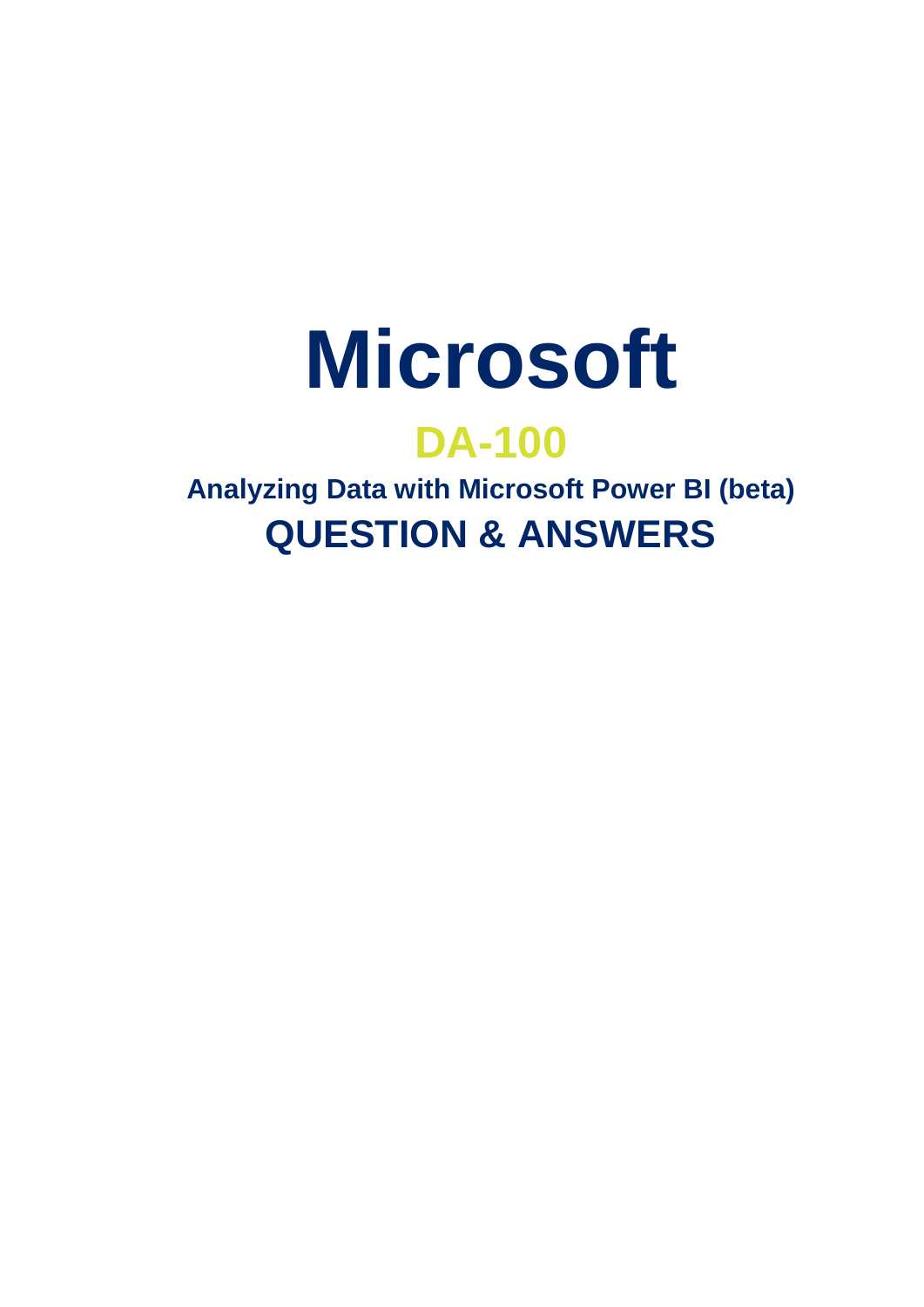## **QUESTION 1**

You need to address the data concerns before creating the data model. What should you do in Power Query Editor?

- A. Select Column distribution.
- B. Select the sales\_amount column and apply a number filter.
- C. Select Column profile, and then select the sales\_amount column.
- D. Transform the sales\_amount column to replace negative values with 0.

## **Correct Answer: C**

## **QUESTION 2**

You create a dashboard by using the Microsoft Power Bl Service. The dashboard contains a card visual that shows total sales from the current year. You grant users access to the dashboard by using the viewer role on the workspace. A user wants to receive daily notifications of the number shown on the card visual. You need to automate the notifications. What should you do?

- A. Share the dashboard to the user.
- B. Create a subscription.
- C. Create a data alert.
- D. Tag the user in a comment.

## **Correct Answer: B**

## **Explanation/Reference:**

You can subscribe yourself and your colleagues to the report pages, dashboards, and paginated reports that matter most to you. Power BI e-mail subscriptions allow you to:

Decide how often you want to receive the emails: daily, weekly, hourly, monthly, or once a day after the initial data refresh.

Choose the time you want to receive the email, if you choose daily, weekly, hourly, or monthly. Note: Email subscriptions don't support most custom visuals. The one exception is those custom visuals that have been certified.

Email subscriptions don't support R-powered custom visuals at this time. Incorrect Answers:

A: Set data alerts to notify you when data in your dashboards changes beyond limits you set. https://docs.microsoft.com/en-us/power-bi/collaborate-share/service-report-subscribe https://docs.microsoft.com/en-us/power-bi/create-reports/service-set-data-alerts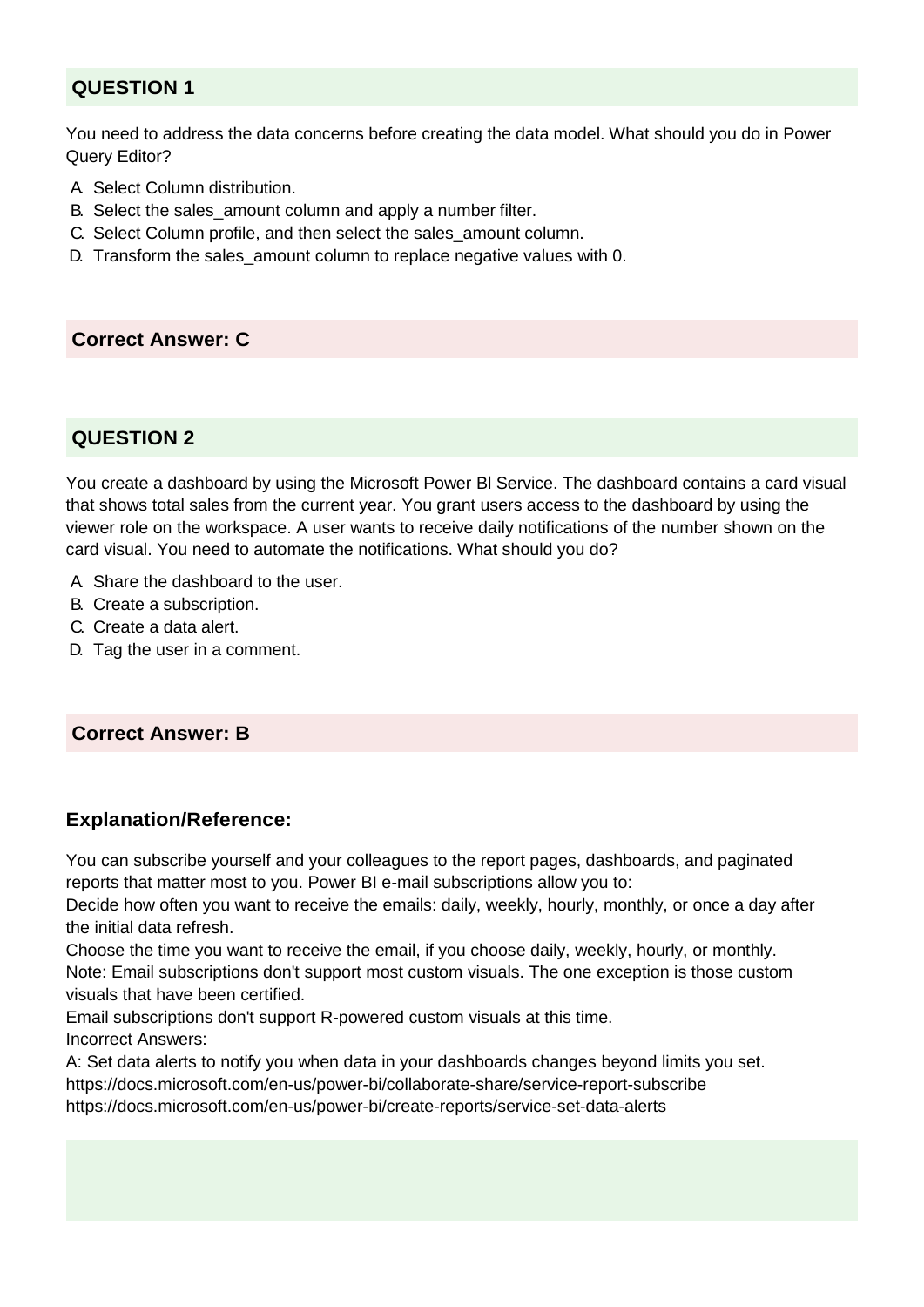## **QUESTION 3**

You are creating a quick measure as shown in the following exhibit.

| Rolling average<br>۰                                                                                                 | O Search                                   |
|----------------------------------------------------------------------------------------------------------------------|--------------------------------------------|
| Calculate the average of base value over a certain<br>number of periods before and/or after each date.<br>Learn more | ↓ <b>III</b> Customer<br>Product<br>皿<br>v |
| Base value @                                                                                                         | <b>EB</b> Sales<br>×                       |
| Add data fields here.                                                                                                | ▶ 圖 Date                                   |
| Date O                                                                                                               | Gross Margin<br>Month                      |
| Add data fields here                                                                                                 | Σ MonthNumberOfYear                        |
| Period <sup>1</sup>                                                                                                  | Σ Quarter<br>$\Sigma$ Sales SRC            |
| Days<br>۳                                                                                                            | Time intelligence                          |
| Periods before ©                                                                                                     | Total Cost<br>Total Order Qty              |
| $\mathbf{1}$                                                                                                         | Total Sales                                |
| Periods after @                                                                                                      | Total Sales rolling average<br>Unit Price  |
| $\circ$                                                                                                              | $\Sigma$ Year                              |
|                                                                                                                      |                                            |

You need to create a monthly rolling average measure for Sales over time-How should you configure the quick measure calculation? To answer, select the appropriate options in the answer area. NOTE: Each correct selection is worth one point.

#### **Answer Area**

| Base value: Month | <b>Total Cost</b><br><b>Total Order Qty</b><br><b>Total Sales</b><br>Year |  |
|-------------------|---------------------------------------------------------------------------|--|
| Date: Date        | Month<br><b>Total Sales</b><br>Year                                       |  |
| Period:           | Days<br>Months<br>Quarters<br>ears                                        |  |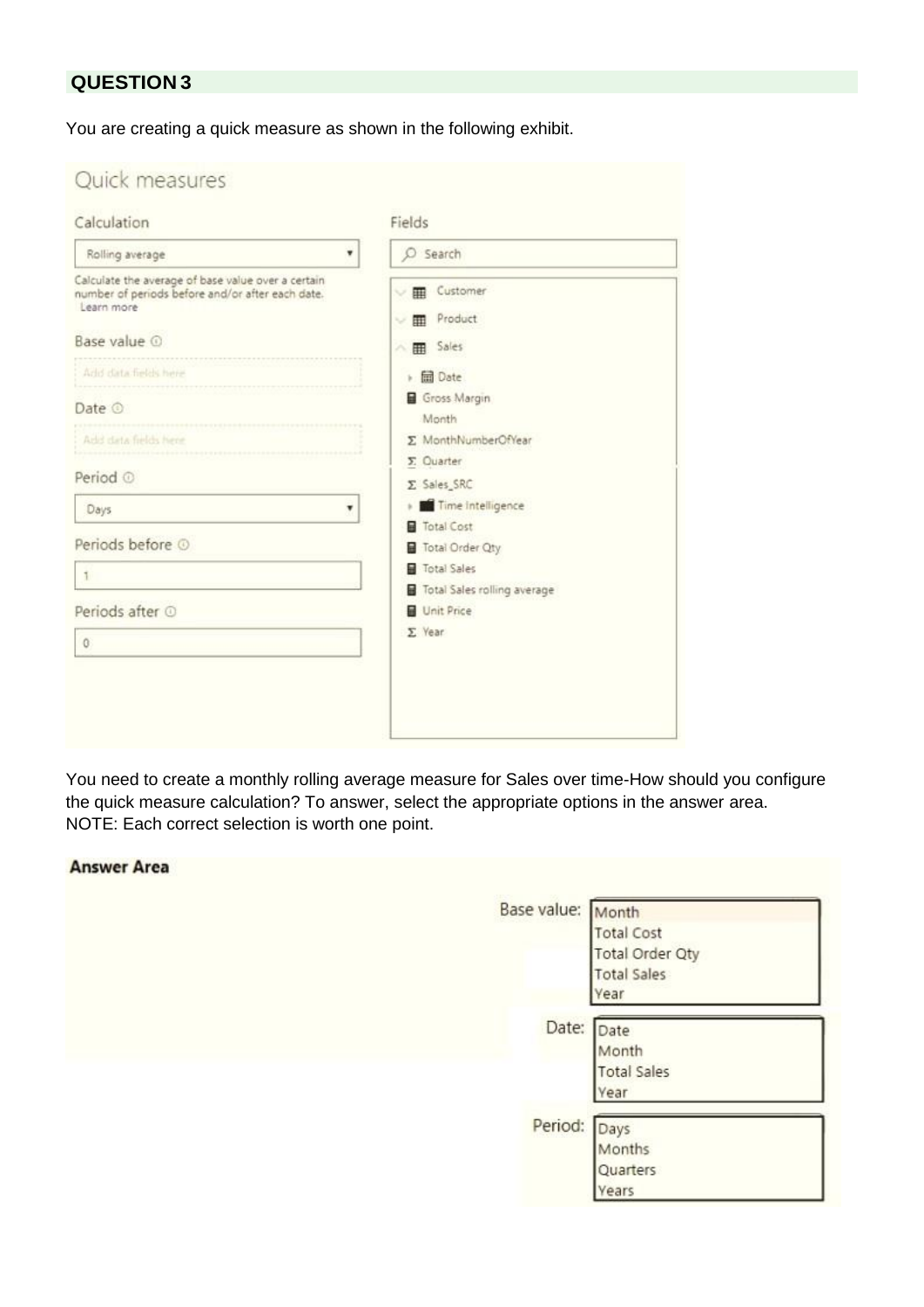| <b>Correct Answer:</b><br><b>Answer Area</b> |                    |
|----------------------------------------------|--------------------|
| Base value: Month                            |                    |
|                                              | Total Cost         |
|                                              | Total Order Qty    |
|                                              | <b>Total Sales</b> |
|                                              | Year               |
| Date: Date                                   |                    |
|                                              | Month              |
|                                              | <b>Total Sales</b> |
|                                              | Year               |
| Period:                                      | Days               |
|                                              | Months             |
|                                              | Quarters           |
|                                              | Years              |

https://docs.microsoft.com/en-us/power-bi/transform-model/desktop-quick-measures

## **QUESTION 4**

You have two tables named Customers and Invoice in a Power BI model. The Customers table contains the following fields:

**CustomerID** Customer City Customer State Customer Name Customer Address 1 Customer Address 2 Customer Postal Code The Invoice table contains the following fields: Order ID Invoice ID Invoice Date Customer ID Total Amount Total Item Count The Customers table is related to the Invoice table through the Customer ID columns. A customer can have many invoices within one month. The Power BI model must provide the following information: The number of customers invoiced in each state last month The average invoice amount per customer in each postal code You need to define the relationship from the Customers table to the Invoice table. The solution must optimize query performance. What should you configure? To answer, select the appropriate options in the answer area. NOTE: Each correct selection is worth one point.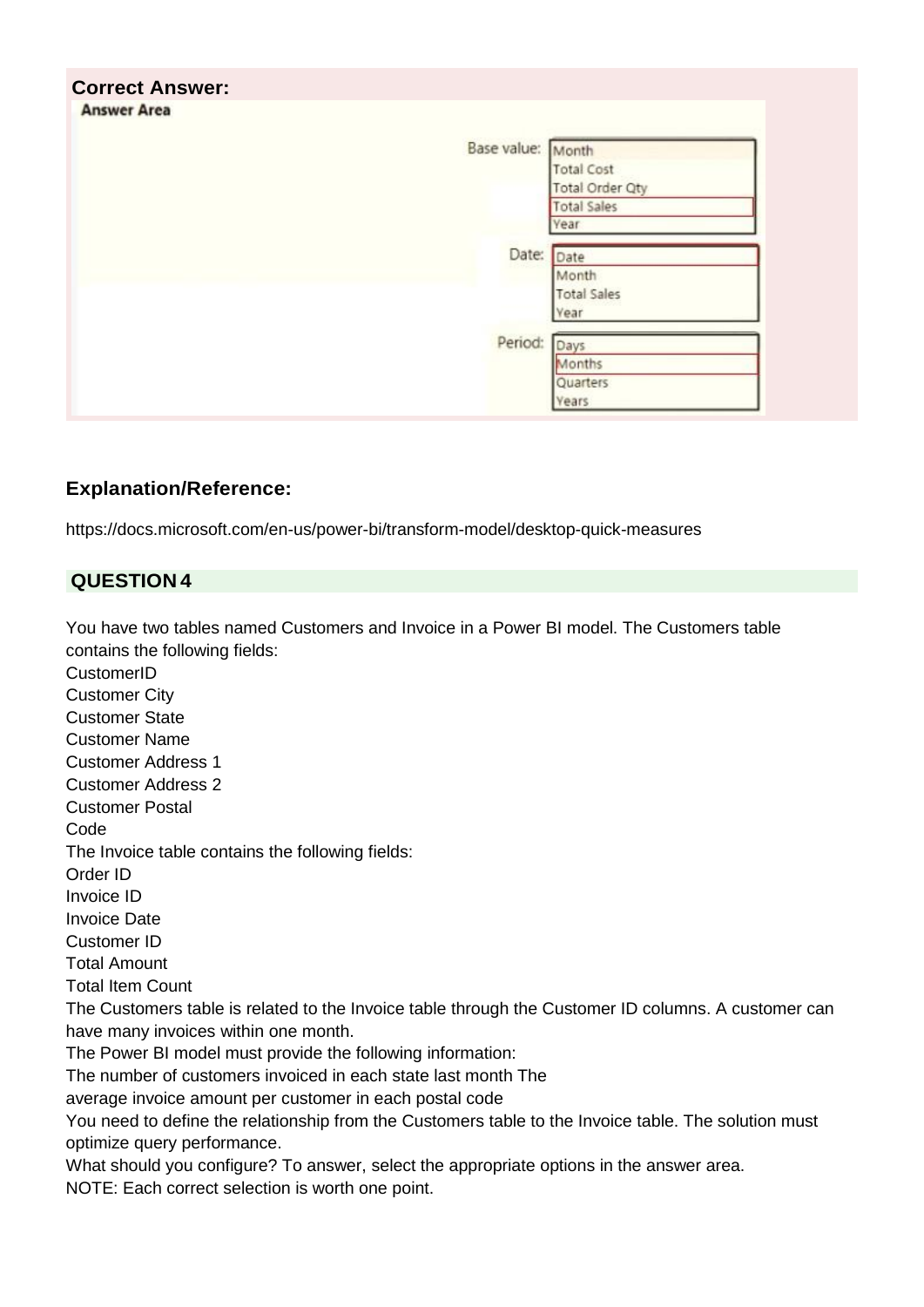| Cardinality: |              |  |
|--------------|--------------|--|
|              | Many-to-many |  |
|              | Many-to-one  |  |
|              | One-to-many  |  |
|              | One-to-one   |  |

| Cross-filter direction: |        |  |
|-------------------------|--------|--|
|                         | Both   |  |
|                         | Single |  |

|                        | Cardinality:            |              |   |  |
|------------------------|-------------------------|--------------|---|--|
|                        |                         | Many-to-many |   |  |
|                        |                         | Many-to-one  |   |  |
|                        |                         | One-to-many  |   |  |
|                        |                         | One-to-one   |   |  |
|                        |                         |              |   |  |
|                        | Cross-filter direction: |              | ▼ |  |
|                        |                         | Both         |   |  |
| <b>Correct Answer:</b> |                         | Single       |   |  |

https://docs.microsoft.com/en-us/power-bi/transform-model/desktop-relationships-understand

## **QUESTION 5**

ì

You have a prospective customer list that contains 1,500 rows of dat a. The list contains the following fields: First name Last name Email address State/Region Phone number You import the list into Power Query Editor. You need to ensure that the list contains records for each State/Region to which you want to target a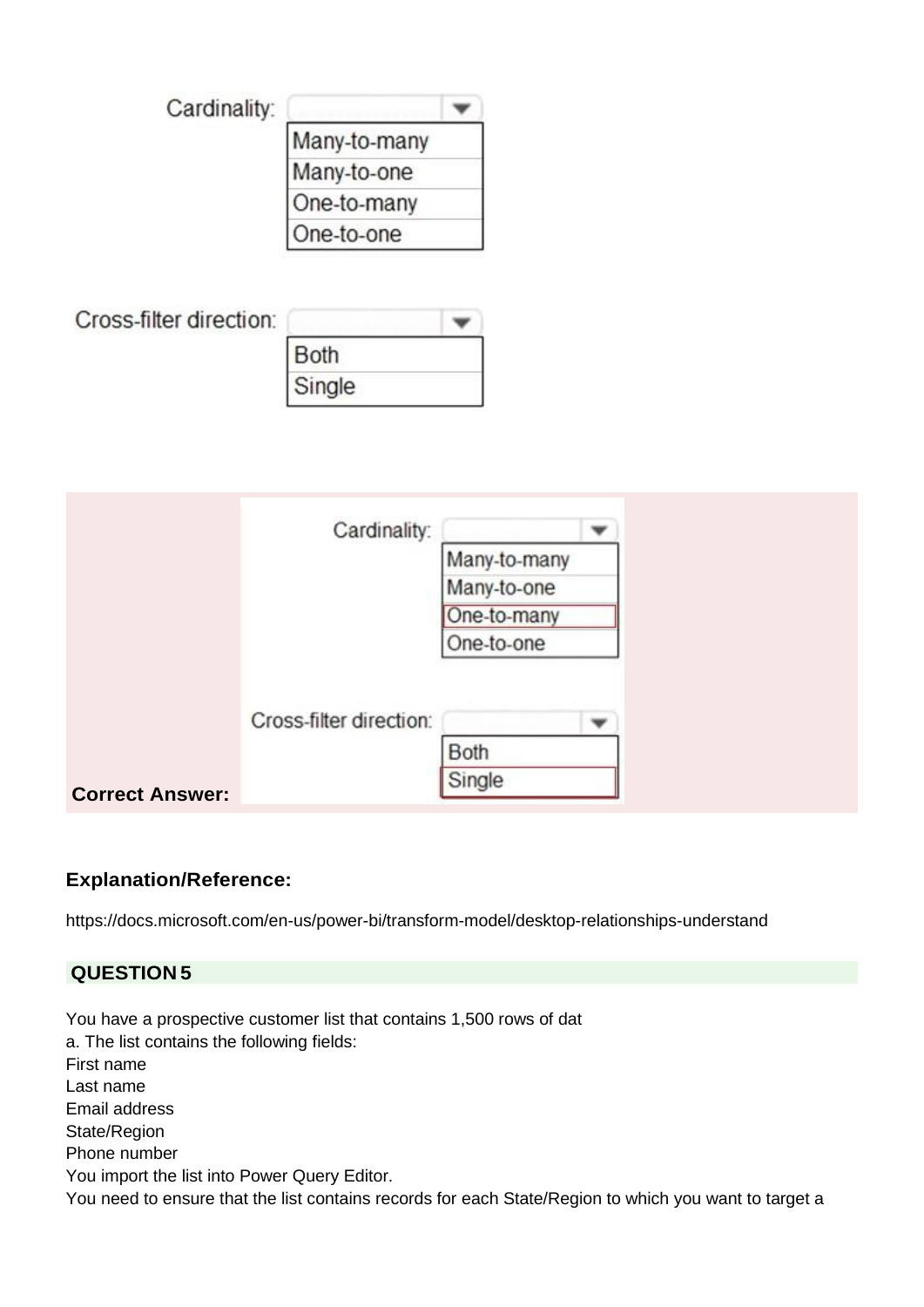marketing campaign.

Which two actions should you perform? Each correct answer presents part of the solution. NOTE: Each correct selection is worth one point.

- A. Open the Advanced Editor.
- B. Select Column quality.
- C. Enable Column profiling based on entire dataset.
- D. Select Column distribution.
- E. Select Column profile.

#### **Correct Answer:C,E**

#### **Explanation/Reference:**

In Power query, the load preview by default is 1000 row. By default, the column quality also only looks at the first 1000 row. You can verify this by the status bar at the bottom of the Power query window. To change the profiling so it analyses the entire column of data, select the profiling status in the status bar. Then select Column profiling based on the entire data set.

https://theexcelclub.com/data-profiling-views-in-power-query-excel-and-power-bi/

#### **QUESTION 6**

You open a query in Power Query Editor.

You need to identify the percentage of empty values in each column as quickly as possible. Which Data Preview option should you select?

- A. Show whitespace
- B. Column profile
- C. Column distribution
- D. Column quality

#### **Correct Answer:D**

#### **Explanation/Reference:**

Column quality: In this section, we can easily see valid, Error and Empty percentage of data values associated with the Selected table.

Note: In Power Query Editor, Under View tab in Data Preview Section we can see the following data profiling functionalities:

Column quality

Column distribution

Column profile

https://community.powerbi.com/t5/Community-Blog/Data-Profiling-in-Power-BI-Power-BI-Update-April-2019/ba-p/674555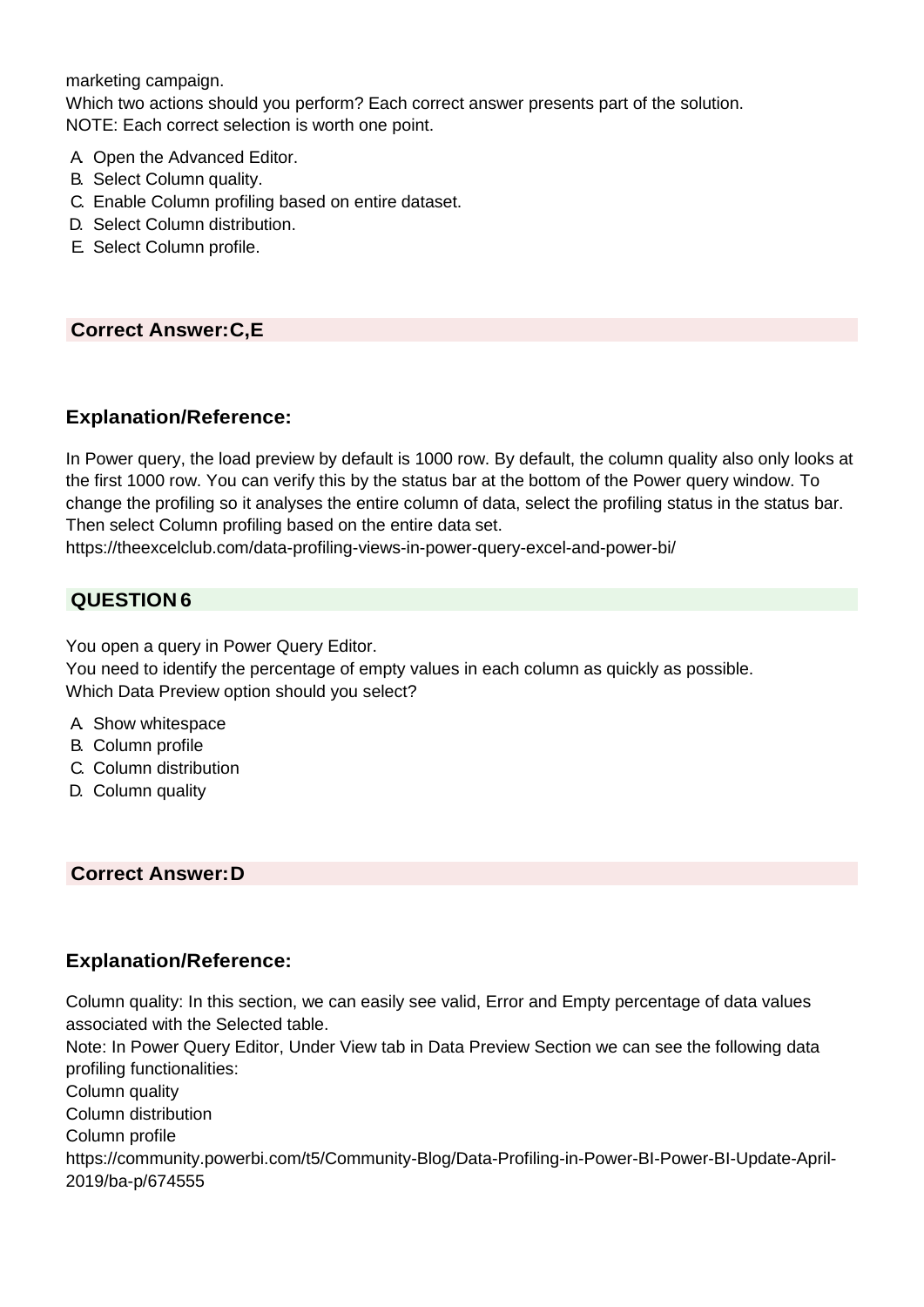## **QUESTION 7**

You are enhancing a Power BI model that has DAX calculations.

You need to create a measure that returns the year-to-date total sales from the same date of the previous calendar year.

Which DAX functions should you use? To answer, select the appropriate options in the answer area. NOTE: Each correct selection is worth one point.

```
Sales PYTD =VAR startyear =STARTOFYEAR ( PREVIOUSYEAR ( 'Date' [Date] ) )
VAR enddate =LASTDATE ( Sales [Date] ) - 365
RETURN
                                  (Sales[Sales]),
                              \blacktriangledownCALCULATE (
       DATESBETWEEN (
       SAMEPERIODLASTYEAR (
      SLIM (
                               V ( 'Calendar' [Date], startyear, enddate )
      CALCULATE
      DATESBETWEEN
      SAMEPERIODLASTYEAR
      SLIM
       \mathcal{E}
```
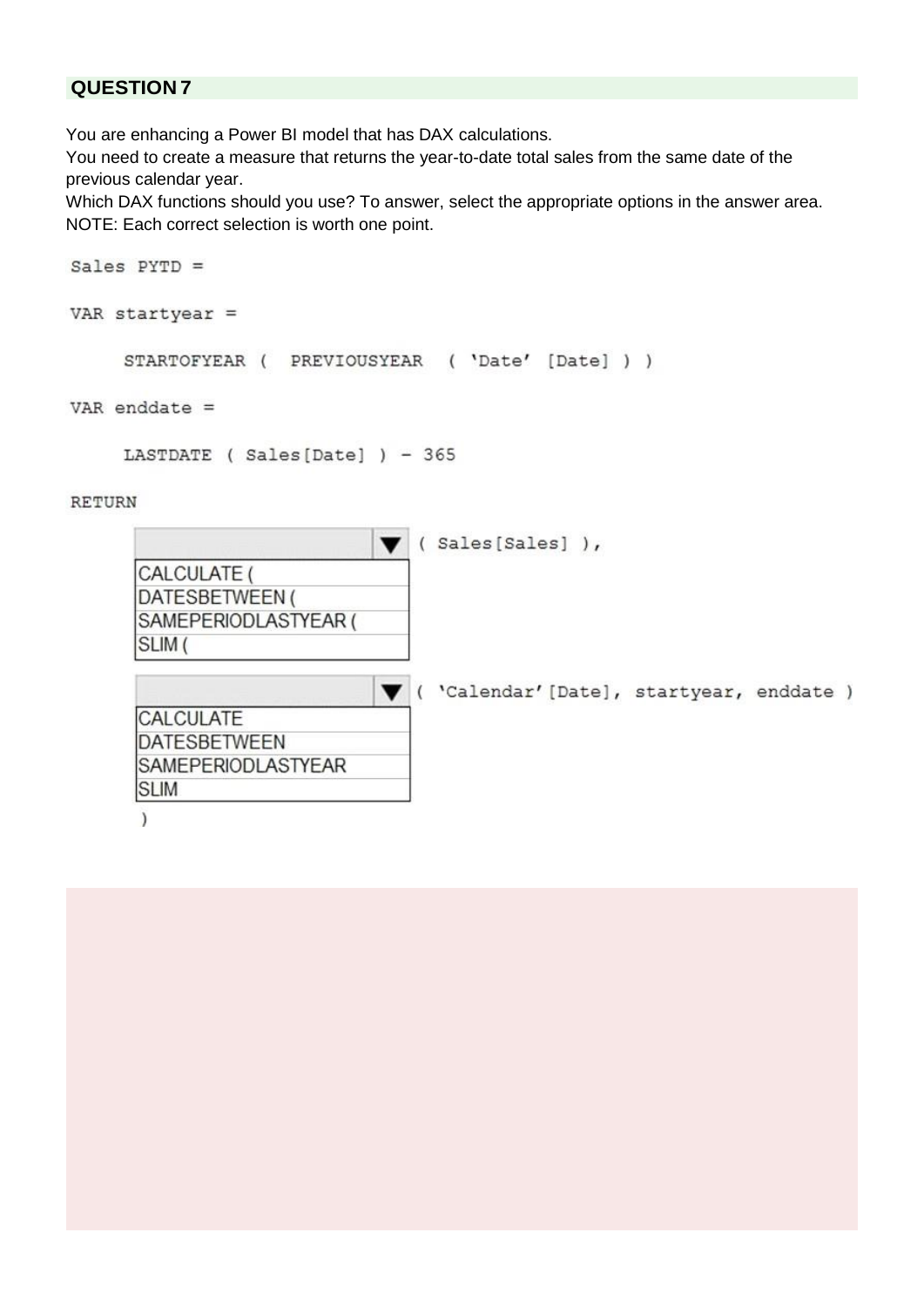

**ISLIM** 

)

**IDATESBETWEEN** 

SAMEPERIODLASTYEAR

[https://www.kasperonbi.com/get-the-ytd-of-the-same-period-last-year/](http://www.kasperonbi.com/get-the-ytd-of-the-same-period-last-year/)

#### **QUESTION 8**

Note: This question is part of a series of questions that present the same scenario. Each question in the series contains a unique solution that might meet the stated goals. Some question sets might have more than one correct solution, while others might not have a correct solution.

After you answer a question in this section, you will NOT be able to return to it. As a result, these questions will not appear in the review screen.

You are modeling data by using Microsoft Power Bl. Part of the data model is a large Microsoft SQL Server table named Order that has more than 100 million records.

During the development process, you need to import a sample of the data from the Order table. Solution: You add a report-level filter that filters based on the order date.

Does this meet the goal?

A. Yes

B. No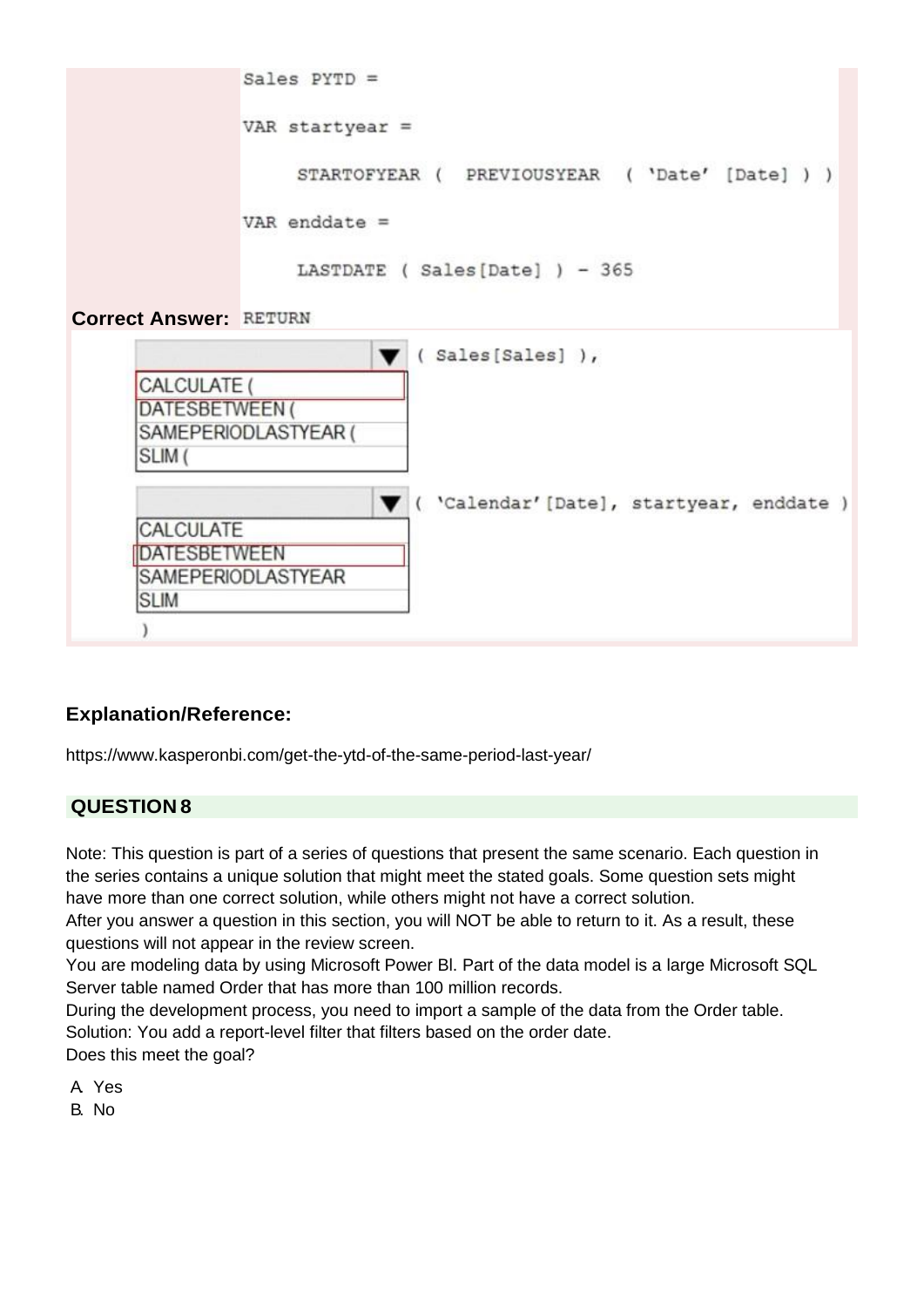The filter is applied after the data is imported. Instead add a WHERE clause to the SQL statement. https://docs.microsoft.com/en-us/power-bi/connect-data/service-gateway-sql-tutorial

## **QUESTION 9**

You are configuring a Microsoft Power Bl data model to enable users to ask natural language questions by using Q& You have a table named Customer that has the following measure.

Customer Count =

DISTINCTCOUNT(Customer[CustomerID]) Users frequently

refer to customers as subscribers.

You need to ensure that the users can get a useful result for 'subscriber count' by using Q&A. The solution must minimize the size of the model.

What should you do?

- A. Add a description of 'subscriber count' to the Customer Count measure.
- B. Set Summarize By to None for the CustomerlD column.
- C. Add a description of 'Subscriber' to the Customertable.
- D. Add a synonym of 'subscriber' to the Customer table.

## **Correct Answer:D**

## **Explanation/Reference:**

You can add synonyms to tables and columns.

Note: This step applies specifically to Q&A (and not to Power BI reports in general). Users often have a variety of terms they use to refer to the same thing, such as total sales, net sales, total net sales. You can add these synonyms to tables and columns in the Power BI model.

This step applies specifically to Q&A (and not to Power BI reports in general). Users often have a variety of terms they use to refer to the same thing, such as total sales, net sales, total net sales. You can add these synonyms to tables and columns in the Power BI model.

https://docs.microsoft.com/en-us/power-bi/natural-language/q-and-a-best-practices

## **QUESTION 10**

You use an R visual to produce a map of 500,000 customers. You include the values of CustomerID, Latitude, and Longitude in the fields sent to the visual. Each customer ID is unique. In powerbi.com, when users load the visual, they only see some of the customers. What is the cause of the issue?

- A. The visual was built by using a different version ofR.
- B. The data comes from a Microsoft SQL Server source.
- C. The data is deduplicated.